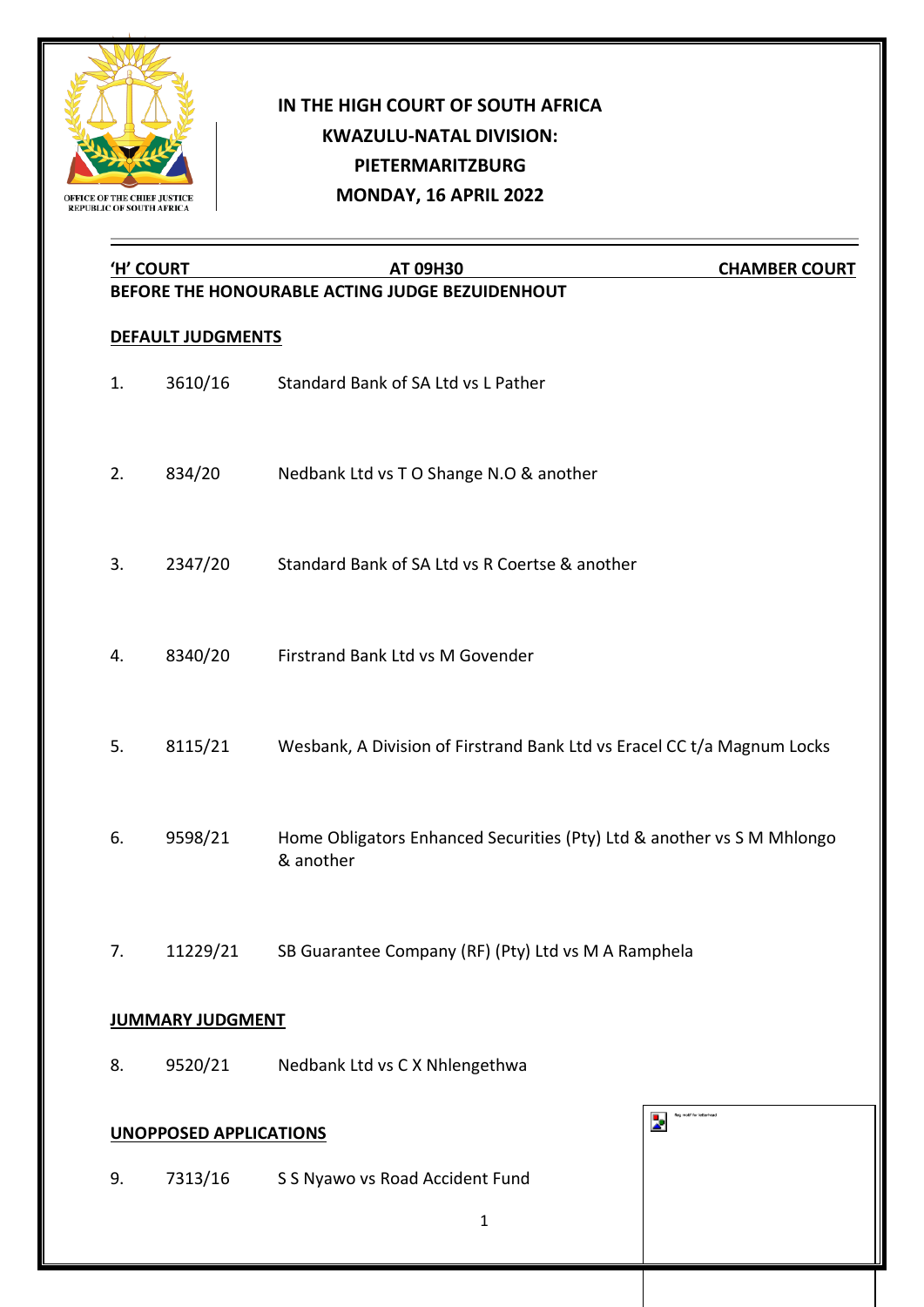| 10.                       | 6041/17  | PMB Hardware Wholesalers CC vs U U Natha                         |  |  |  |
|---------------------------|----------|------------------------------------------------------------------|--|--|--|
| 11.                       | 10903/18 | Firstrand Bank Ltd vs White Earth Healthcare (Pty) Ltd           |  |  |  |
| 12.                       | 6809/21  | Wesbank, A Division of Firstrand Bank Ltd vs S Krishna & another |  |  |  |
| 13.                       | 11093/21 | Nedbank Ltd vs N Ismail                                          |  |  |  |
| 14.                       | 2700/22  | S Mohamed vs Director General: Home Affairs & another            |  |  |  |
| 15.                       | 2748/22  | Cato Ridge development Company Ltd vs B D S Williams             |  |  |  |
| 16.                       | 2822/22  | Umzimkhulu Local Municipality vs S Chili & 5 others              |  |  |  |
| 17.                       | 2971/22  | D Craig & another vs A Coetzee & another                         |  |  |  |
| 18.                       | 2982/22  | ST Mhlaba [Ex Parte]                                             |  |  |  |
| <b>UNOPPOSED DIVORCES</b> |          |                                                                  |  |  |  |
| 19.                       | 46/21    | N Sayed vs V Choonilall                                          |  |  |  |
| 20.                       |          | 10899/21 E S Nyandeni vs P B Nyandeni                            |  |  |  |
|                           |          |                                                                  |  |  |  |
|                           |          | flag motif for letterhead<br>Þ                                   |  |  |  |
|                           |          | $\overline{2}$                                                   |  |  |  |